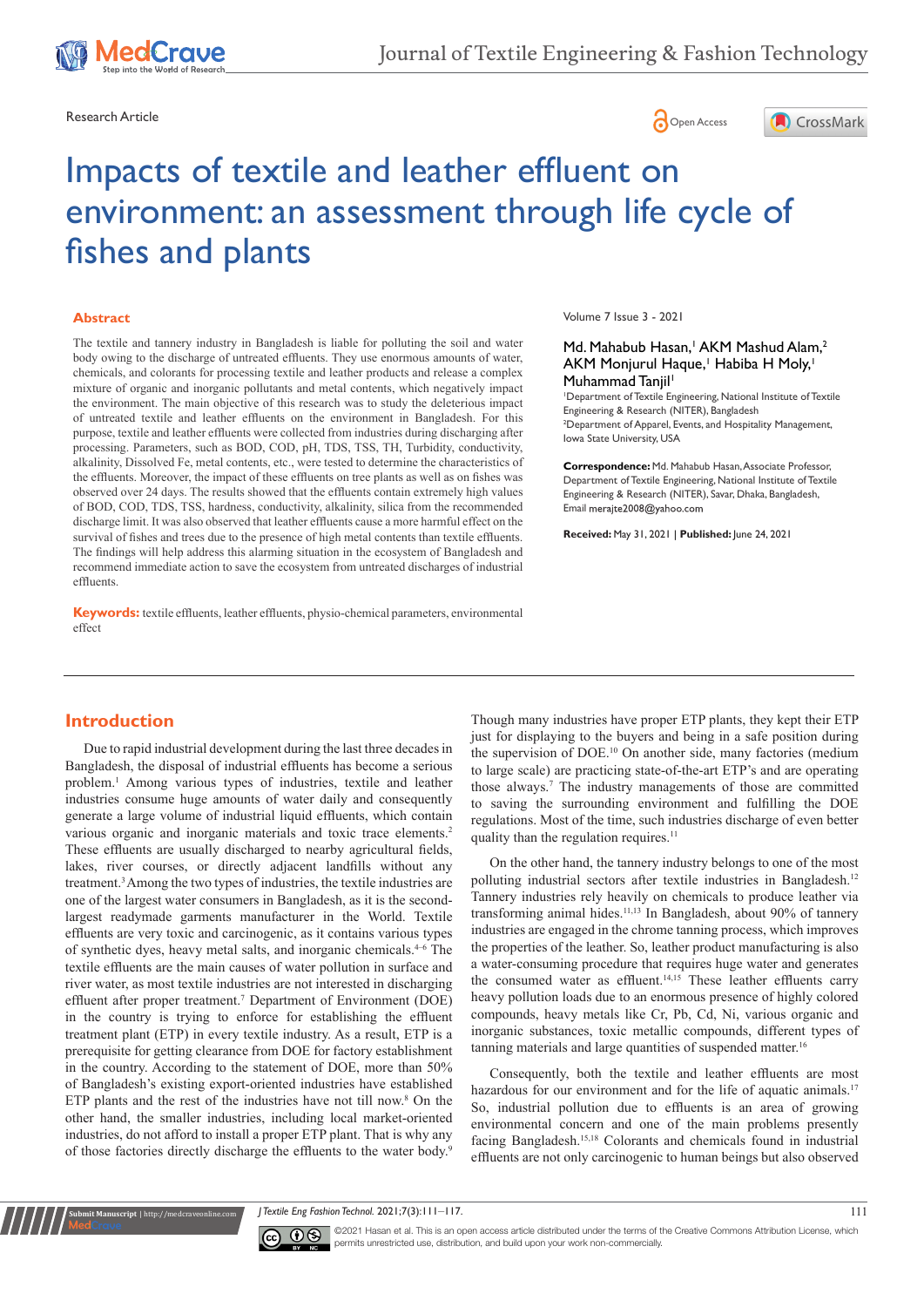to be toxic to aquatic life (WHO 2002), causing severe environmental problems as well as posing threats to sustaining aquatic biodiversity.<sup>19</sup> Similarly, the presence of dyes and chemicals in surface and subsurface water makes the fishes and plants' life challenging to survive. Therefore, monitoring the impact of pollution is important for the safety assessment of the environment and its biodiversity. Therefore, the purposes of the study were to observe the effect of industrial effluents (textile and leather) on aquatic life, i.e., fishes and plants in Bangladesh.

# **Materials and methods**

#### **Collection of effluents, tree plants, and fishes**

Two types of industry effluents, i.e., textile and its adjacent river in Savar, Dhaka, and tannery and its adjacent river in Savar, Dhaka Bangladesh, were collected from July to September in 2019. Textile effluent samples were collected from individual drainage lines of three industries during the processing of the industries, mainly during dyeing, printing, and finishing processes. Leather effluent samples were also collected in the same way from three industries. In addition, some shrub-type trees were collected from the local nursery of Bangladesh, which was similar in age and size. Furthermore, Anabas fishes were collected from the local market of Dhaka, Bangladesh, for observing the surviving capability of fishes with textile and leather effluents.

# **Analysis of physio-chemical parameters of the effluents**

After collection, the samples were transferred to the laboratory following the guidelines of the American Public Health Association (APHA) at favorable temperatures  $( $4^{\circ}C$ ). The effuents were$ then subjected to various physio-chemical analyses to measure

wastewater quality using the analytical grade chemicals and reagents throughout the study. Electrical conductivity (EC) and pH of the samples were measured at the sampling site with a conductivity meter (Hach-SensION5) and pH meter (HANNA, USA), respectively. Drying methods were followed in determining the total dissolved solids (TDS). The color was measured using the light transmission characteristics of the filtered sample employing a spectrophotometer. Other parameters such as total hardness (TH), m alkalinity, calcium, magnesium, chloride, sulfate, iron, silica, turbidity, total suspended solids (TSS), dissolved oxygen (DO), biological oxygen demand (BOD), and chemical oxygen demand (COD) were evaluated using the guidelines and procedure suggested by APHA (2005) and BIS (1991). Metal contents were analyzed by the ASTM method as described by N. Rahmanian et al., which was approved by APHA.<sup>20</sup> All the analytical experiments were carried out with the support of the laboratory of Dexterous Engineering Bangladesh.

#### **Observation of the survivability of fishes in textile and leather effluents**

The fishes were collected from the local market of Bangladesh. Anabas fishes were selected for this study, which was kept in five different pots by mixing freshwater with different ratios of textile effluent to observe the survivability of fishes in that condition as shown in Figure 1. The ratio of freshwater and wastewater were 80:20 (freshwater 80: textile effluent 20); 70:30 (freshwater 70: textile effluent 30); 60:40 (freshwater 60: textile effluent 40); 50:50 (freshwater 50: textile effluent 50); 100% freshwater in another pot. Keeping the fishes into the pots, sufficient foods were provided every day. The observation was continued up to 24 days, and the changes in fishes were noticed. The survivability of fishes was investigated with the same mixing ratio of leather effluents as the similar pattern of textile effluents.



**Figure 1** Cultivation of fishes and plantation of trees with various concentrations of effluents water.

# **Observation of the survivability of plant trees using textile and leather effluents**

Shrub-type trees of similar ages and sizes were implanted in seven separate flowerpots. Three tree plants (A, B, C) were cultivated using the various ratio of textile wastewater, whereas the other three plants (D, E, F) were cultivated using the various ratio of leather wastewater, and another one tree (G) was planted with only 100% fresh water. The flowerpots were kept in proper air circulation and sunlight for proper growth, as shown in Figure 1. The ratio of freshwater and textile wastewater was 80:20 for tree sample A, 70:30 for sample B, and 60:40 for sample C. The ratio of freshwater and leather wastewater was 80:20, 70:30, and 60:40 for trees D, E, and F, respectively. The sample trees were kept over observation for 24 days, and the changes of plants were monitored.

# **Results and discussion**

The results obtained from the analysis of textile and leather effluent collected from several processing industries are shown in Table 1 and Table 2.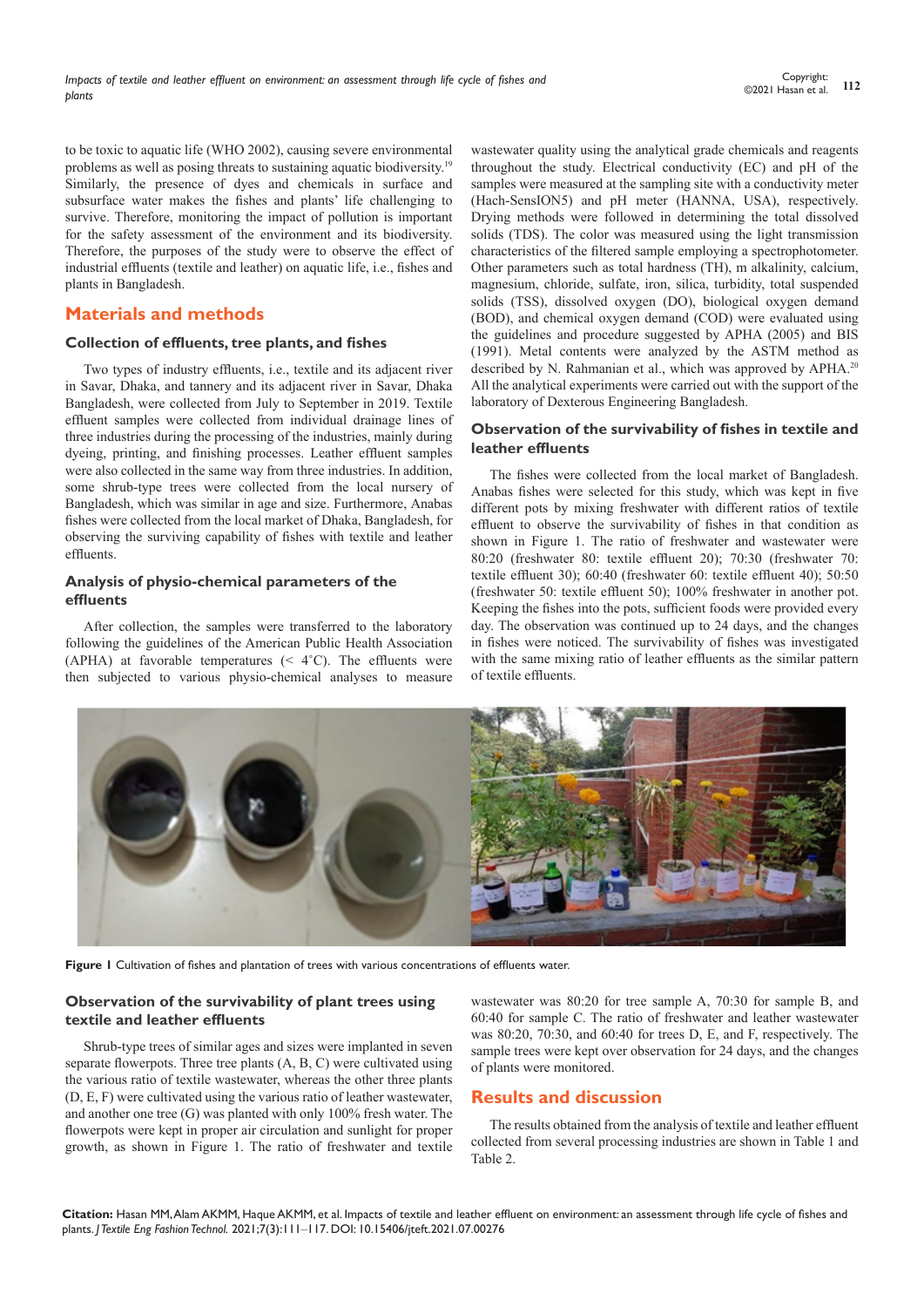#### **Table 1** Physio-chemical parameters of textile industry effluents

| <b>Parameters</b>     | Unit       | Concentration  |                   | <b>Standard</b>   |                          |
|-----------------------|------------|----------------|-------------------|-------------------|--------------------------|
|                       |            | Industry I     | <b>Industry 2</b> | <b>Industry 3</b> | (Discharging in Land)    |
| Color                 |            | <b>Black</b>   | Orange            | Blue              | $\overline{\phantom{0}}$ |
| pH                    |            | 12.3           | 11.5              | 10.6              | $9$ -Jun                 |
| <b>Total Hardness</b> | ppm        | 510            | 1220              | 532               | 180                      |
| Calcium Hardness      | ppm        | 306            | 732               | 319               | 100                      |
| Magnesium Hardness    | ppm        | 204            | 488               | 213               | 50                       |
| <b>TSS</b>            | ppm        | 1720           | 53                | 404               | 500                      |
| <b>TDS</b>            | ppm        | 16800          | 30120             | 10280             | 2100                     |
| Conductivity          | $\mu$ S/cm | 29473          | 43028             | 13706             | 1200                     |
| <b>Dissolved Fe</b>   | ppm        | 2.3            | 3.2               | $  \cdot  $       | $\overline{10}$          |
| Silica                | ppm        | 820            | 933               | 334.5             | 100                      |
| Turbidity             | <b>NTU</b> | 1230           | 40                | 295               | $\overline{\phantom{0}}$ |
| M-Alkalinity          | ppm        | 2360           | 5300              | 720               | 500                      |
| Chloride              | ppm        | 380            | 520               | 146               | 600                      |
| Sulfate               | ppm        | 225            | 190               | 245               | ۰                        |
| DO                    | ppm        | $\overline{2}$ | 2.5               | 2.3               | 4.5                      |

**Table 2** Physio-chemical parameters of leather effluents

| <b>Parameters</b>     | Unit       | Concentration |                   |                   | <b>Standard</b>          |  |
|-----------------------|------------|---------------|-------------------|-------------------|--------------------------|--|
|                       |            | Industry I    | <b>Industry 2</b> | <b>Industry 3</b> | (Discharging in Land)    |  |
| Color                 |            | <b>Black</b>  | Grey              | Yellow            | $\overline{\phantom{a}}$ |  |
| pН                    |            | 7.9           | 7.7               | 8.1               | $9$ -Jun                 |  |
| <b>Total Hardness</b> | ppm        | 290           | 360               | 622               | 180                      |  |
| Calcium Hardness      | ppm        | 174           | 216               | 373               | 100                      |  |
| Magnesium Hardness    | ppm        | 116           | 44                | 249               | 50                       |  |
| <b>TSS</b>            | ppm        | 1420          | 1231              | 456               | 500                      |  |
| TDS                   | ppm        | 3580          | 7480              | 15410             | 2100                     |  |
| Conductivity          | $\mu$ S/cm | 6280          | 11500             | 20546             | 1200                     |  |
| Dissolved Fe          | ppm        | 1.11          | 1.31              | 4.1               | $\overline{10}$          |  |
| Silica                | ppm        | 210           | 282               | 721               | 100                      |  |
| Turbidity             | <b>NTU</b> | 1000          | 872               | 380               | $\overline{\phantom{a}}$ |  |
| M-Alkalinity          | ppm        | 130           | 190               | 224               | 500                      |  |
| Chloride              | ppm        | 4500          | 4900              | 3800              | 600                      |  |
| Sulfate               | ppm        | 1370          | 1220              | 1150              | $\overline{\phantom{a}}$ |  |
| DO                    | ppm        | 1.5           | 2.4               | 2.1               | 4.5                      |  |

It was observed from Table 1 that the concentration of maximum parameters of textile effluents was very high than the standard of discharging in the land. The effluents were found in black, orange, or blue in color. The effluents were highly alkaline with considerable amounts of hardness, silica, and turbidity. Among the parameters, TDS, conductivity, and alkalinity were found extremely high that

can destroy the crops producing capability of the soil. The other parameters of the effluent can also affect the life cycle of animals and plants dependent on water, as they are also found higher than the standard of drinking water and irrigation water.

Table 2 showed the results of leather effluents parameters, which also indicated that the concentration of all the parameters was higher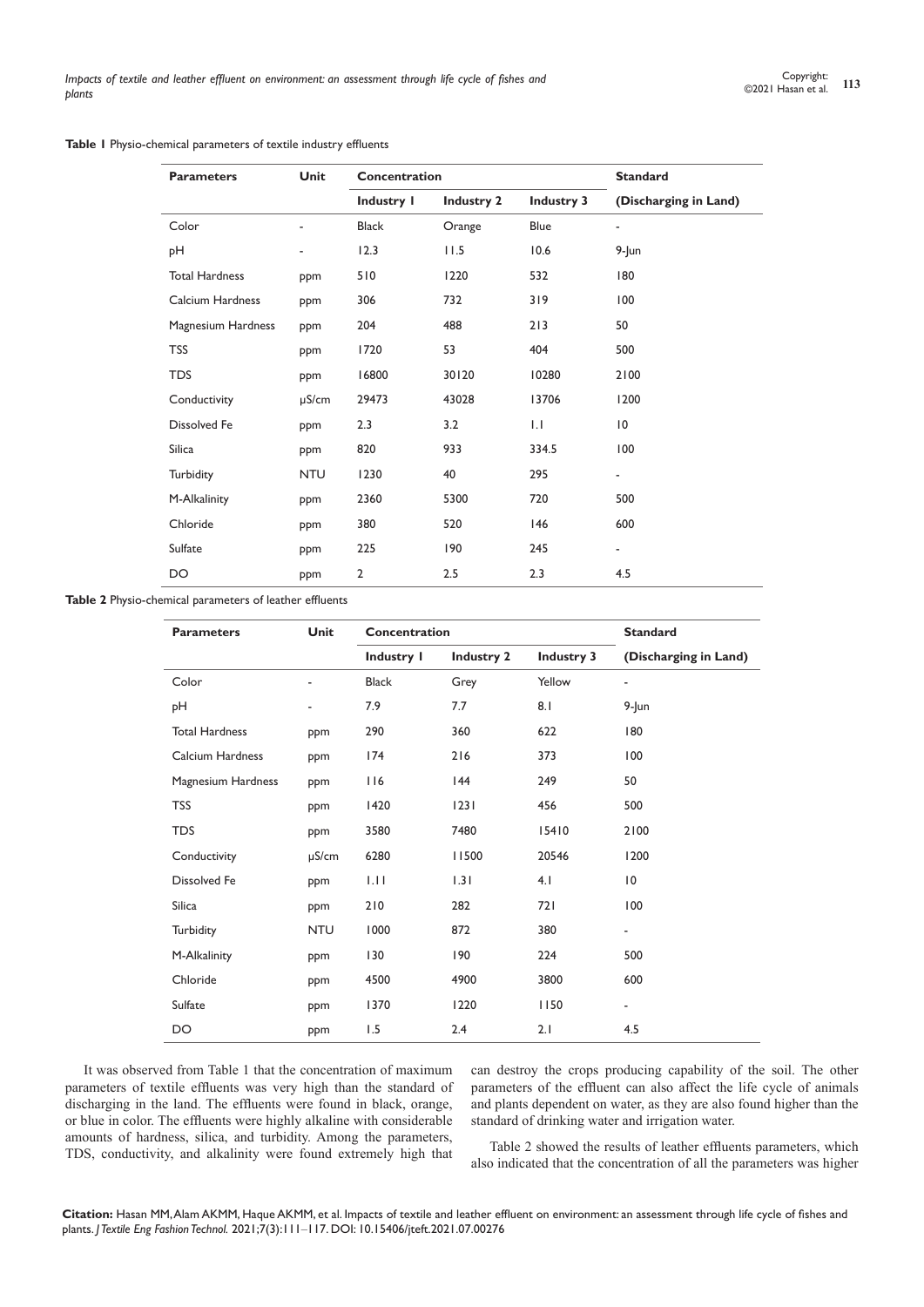compare to the standard for discharging in the land. The effluents were found in black, grey, and yellow in color. The leather effluents were lower alkaline in nature than textile effluents with considerable amounts of hardness, silica, and turbidity. The scenario is almost similar in every tannery industrial zone in Bangladesh, which is also observed by Jahan M.<sup>21</sup> Nevertheless, the concentration of some parameters of leather effluents was not as high as the textile effluents, including TDS, conductivity, and alkalinity, as shown in Table 1 and Table 2. It may be because leather processing industries required fewer operation sequences compared to textile processing industries. Table 1 and Table 2 showed that the color contained in textile and leather effluents might hinder the penetration of sunlight, indicating that oxygen is decreasing in the effluents.

# **The concentration of BOD and COD in textile and leather effluents**

BOD and COD are considered as the most polluting key parameters in textile and leather effluents. The result of BOD and COD parameters in the textile and leather effluents are shown in Figure 2. The results demonstrated that both types of industries discharged the effluents containing very high BOD and COD than the standard set by DOE (200mg/L for inland surface water and 400 for irrigated land), which are unexpected for fishes and other aquatic life. The investigations also revealed that COD values of all leather effluents were very high (2100-3400mg/L) compared to textile effluents (1050-1300mg/L). COD represents the chemically oxidizable load of receiving water indicating the high strength of organic matter and low DO. So, in the higher COD, aquatic life cannot exist. The investigation also showed that BOD values of leather effluents were higher than the values of textile effluents. The highest values of BOD were found at 3300mg/L and 500 mg/L in the case of leather effluents and textile effluents, respectively. The highest values of BOD in textile and leather effluents were two times and six times higher than the standard value permitted by DOE (250mg/L).

#### **Toxic metal contents in textile and leather effluents**

Metals like Chromium, Lead, Cadmium, and Nickel concentrations in textile and leather effluents are shown in Figure 3. The metal contents in the leather effluents were very high compare to textile effluents due to the process variation of leather manufacturing. However, heavy metals like Cr, Pb, Cd, and Ni were found very close to the permissible limit in the textile effluents. Among the toxic elements in leather effluents studied, Cr concentration was found the highest. Moreover, the concentrations of all the other metals were also beyond the standard permissible limits. With respect to the concentrations of the parameters, the metals followed the order: Cr>Cd>Ni>Pd.



# Effluents of industries

#### **Figure 2** BOD and COD observed in textile and leather effluents.



Effluents of industries

**Figure 3** Major metal components found in textile and leather effluents.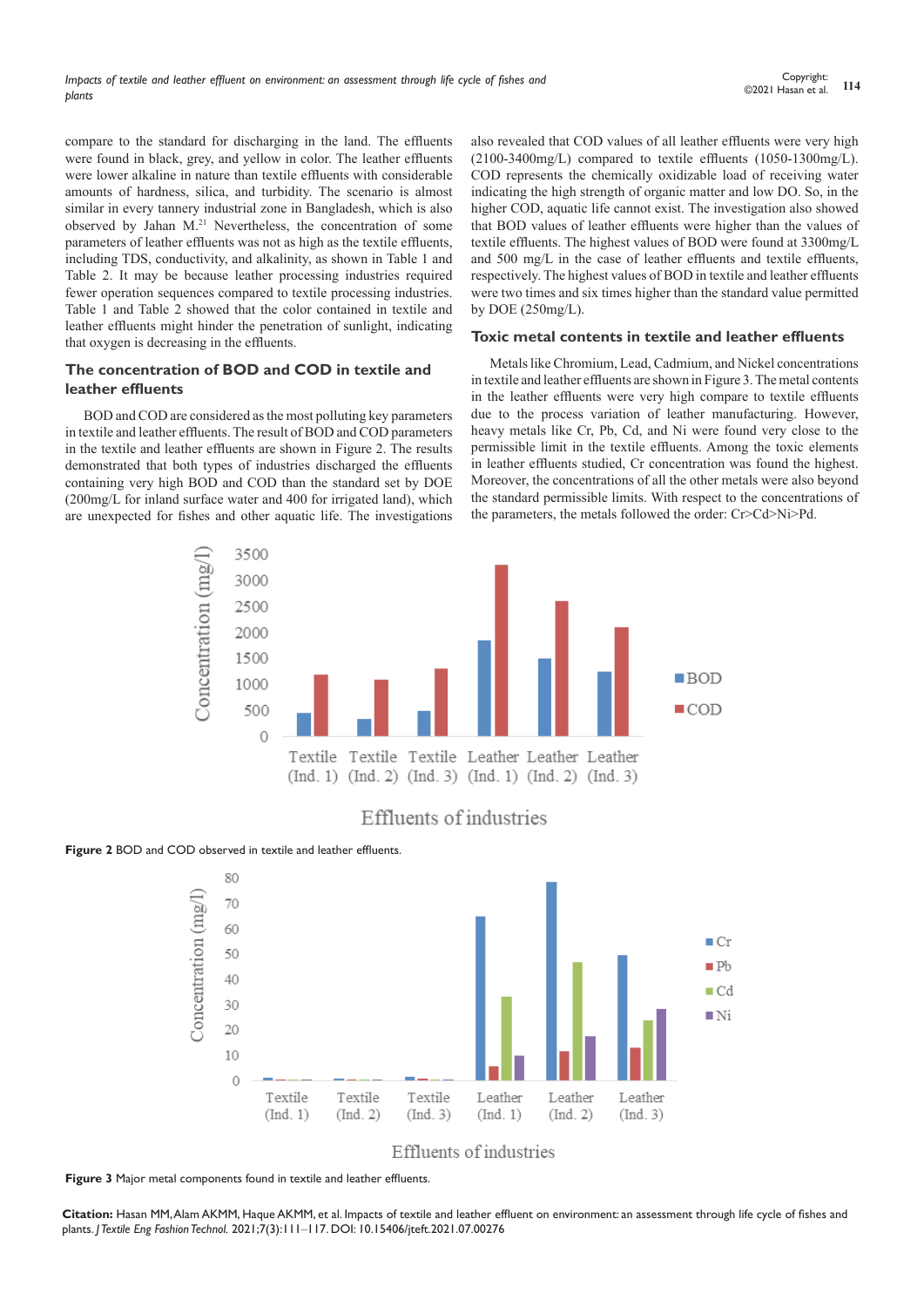#### **Impact of textile and leather effluent on the living condition of fishes**

The present findings proved that water quality parameters were deteriorated by various types of effluent concentrations. As indicated by Table 1 and Table 2, the content of dissolved oxygen concentration was lower than the standard, while pH values and conductivity were very high in both the textile and leather effluents. Both the discharged effluents were found of high salinity due to high concentrations of TDS, TSS, Na, chloride, sulfates, and conductivity. The other analyzed parameters such as BOD and COD also highly exceeded the standard permissible limits prescribed by NEQS (2000), ISI (2000), and ISW-BDS-ECR (1997). The result implies that the values of water quality parameters alter based on the nature of the effluents. As a result, the behavioral responses of aquatic organisms were affected negatively and led to reduce aptness to the environment. As some of the pollutants exceeded the hazard level, and survival of fishes and other aquatic species became miserable.<sup>22</sup> When these pollutants were absorbed in cultivated fishes via the bioaccumulation process, they died. In this study, the impact of textile wastewater on the survivability of fishes was observed over 24 days. The fishes were kept by mixing the freshwater with textile effluent in different ratios as 80:20, 70:30, 60:40, and 50:50, and one fish was nurtured only with freshwater. The fishes were cultivated in separate containers. The fish survived more than 24 days, which was cultivated in freshwater, while one fish died on the sixth day with the highest amount of textile waste (50:50 ratios), as shown in Figure 4. The other fishes died on the ninth, thirteenth, and twenty-third days with the effluent ratio of 60:40, 70:30, and 80:20, respectively. It was due to the fishes took various harmful components of the effluent with food such as color, ions, TSS, and TDS.<sup>23</sup> These elements were deposited inside the fishes during the consumption of food. Finally, the fishes died under the influence of harmful substances.



**Figure 4** Survival of fishes in textile and leather effluents.

The results of survivability of fishes in leather wastewater were also shown in Figure 4. The fishes were cultivated by mixing the leather wastewater with the freshwater of the same ratio as textile effluent. One fish died just within the second day in the highest amount of leather waste (50:50 ratios), and the other fishes died on the fifth, eighth, and sixteenth day with the effluent ratio of 60:40, 70:30, and 80:20, respectively. The fishes with leather effluents were died earlier than the textile effluents, as tannery effluents contained more heavy metals, like Cr, Cd, Pb, and Ni. These concentrations exceeded the toxic limits, especially in leather effluents. Some algae and fishes have been found to be very sensitive to chromium as well as other metals. Since these wastes contained a significant amount of toxic metals, it poses a severe threat to fishes and other aquatic life.<sup>24</sup> Low levels of chromium, cadmium, lead, and nickel have been reported by recently published studies to cause various severe problems in aquatic life.25 That is why; leather effluents are more toxic and carcinogenic for the survival of fishes than textile effluents.

#### **Impact of textile and leather effluents on the living condition of plants**

Untreated effluents are becoming a threat to vegetation, plant, and other aquatic organisms due to higher pH, BOD, COD, EC, and various types of metals in the effluents. Textile and leather industries are major sources of these effluents due to the nature of their operations which requires a high volume of water that eventually results in high wastewater generation. The industrial effluents also possessed various organic and inorganic chemical compounds, as shown in Table 1 and Table 2. The presence of these chemicals showed detrimental effects on the development of plants, the germination process, and the growth of the seedlings. If textile and leather effluents were used for plantation purposes, it raised the soil pH, EC, and sodium adsorption ratio values. The soil turned to saline, reducing the plant's ability to absorb nutrients needed for vegetative growth.<sup>24</sup> Consequently, it turns to reduce the growth rate, resulting in smaller leaves, shorter height, fewer leaves, and sometimes burn leaves. The impact of textile and leather wastewater on the plantation of trees was observed over 24 days, as shown in Figure 5. The trees were planted by using freshwater with the textile and leather effluent in the ratio of 80:20, 70:30, 60:40, and one plant only with freshwater. The tree planted only with freshwater survived without any abnormality during the observation period, while the leaves of the tree planted with leather effluent (60:40 ratios) turned into light yellow color on the very first day (Figure 5). However, similar light-yellow leaves were observed using the textile effluent (60:40 ratios) after four days. The leaves of the trees started to shrink by applying leather and textile effluents (70:30 ratios) after eight days and 16 days, respectively. The trees were almost dead just after 20 days and 24 days by using the leather and textile effluents with a ratio of 80:20. The tree plants took various harmful components of the waste with food such as color, ions (Mg, Ca, Fe, chloride), TSS, TDS, heavy metals, etc. These elements were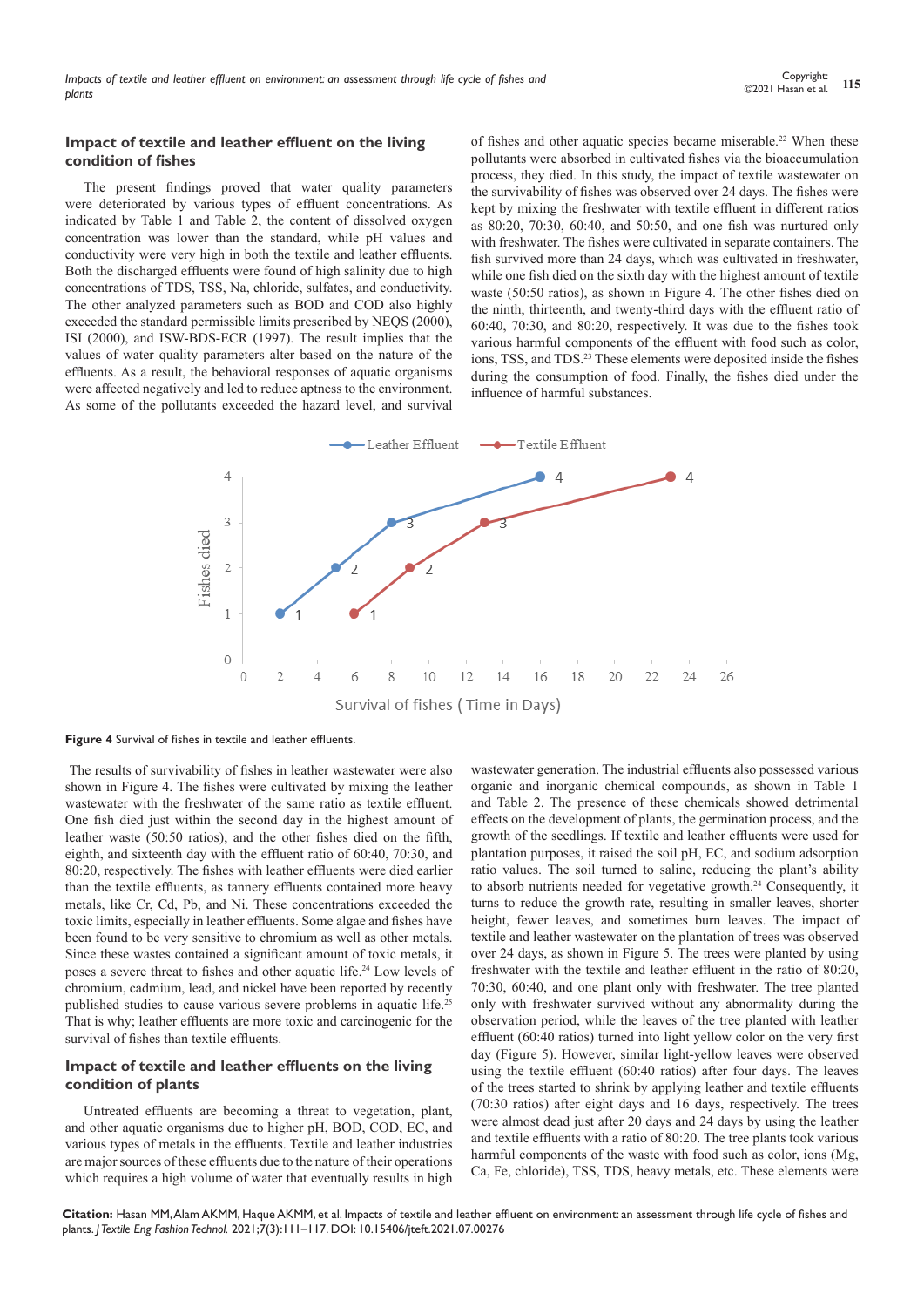deposited inside the plants during the consumption of nutrients.<sup>13</sup> Finally, the plants were destroyed under the influence of harmful substances. The plants survived more times in textile effluent with different ratios than leather effluents with different ratios, as shown in Table 3. So, leather effluents are more harmful than textile effluents for plants. Physio-chemical analysis of textile and leather wastewater was carried out in this present study, and it was evident that different heavy metals like Cr, Cd, Pb, and Ni were present in higher concentrations in leather effluent than the textile effluent. These heavy metals created more obstruction and restricted various plant physiological and growth processes in case of using the leather effluents.25 That is why leather effluent's impact on the plantation of trees was observed more severe than the plantation of trees with textile effluents.13 The decreased and unsatisfactory growth using contaminated wastewater was also reported in sunflower (*Helianthus annuus* L.). Results indicated that the major adverse effect on plant growth emerged due to high pH, EC, BOD, COD, as well as higher amounts of metal contents. Adverse and toxic impacts of municipal effluents on the growth performance and yield of certain vegetables, i.e., spinach, carrot, lettuce, radish, and sugar beet, were also investigated by Tamoutsidis et al. Ahmad et al. also confirmed that wastewater containing heavy metals were responsible to retard plant growth and development and adversely affect the yield. Hossain L et al. also observed that tannery waste liquid decreased the growth of sunflower parameters along with other important parameters like protein, chlorophyll content, and carbohydrate content, etc.15 The decreased shoot and root biomass of the plants might be due to interference of Pb along with other metals. Lead phytotoxicity involves inhibition of enzyme activities, disturbed mineral nutrition, water imbalance, change in hormonal status, and alteration in membrane permeability. These disorders upset normal physiological activities of the plant resulting in the devastation of the plant trees.

**Table 3** Impact of leather and textile effluents on the survivability of tree plants

| Effluent/<br>Change     | First day                 | After 04 days              | After 08 days        | After 12 days        | After 16 days     | After 20 days | After 24 days |
|-------------------------|---------------------------|----------------------------|----------------------|----------------------|-------------------|---------------|---------------|
| Freshwater              | Normal                    | No Change                  | No Change            | No Change            | No Change         | No Change     | No Change     |
| Textile waste           | Normal                    | No Change                  | Light Yellow Leaves  | <b>Yellow Leaves</b> | Shrink the Leaves | Leaves Fall   | Destroy       |
| (80:20 ratio)           |                           |                            |                      |                      |                   |               |               |
| Textile waste           | Normal                    | No Change                  | Light Yellow Leaves  | <b>Yellow Leaves</b> | Shrink the Leaves | Leaves Fall   | Destroy       |
| (70:30 ratio)           |                           |                            |                      |                      |                   |               |               |
| Textile waste           | Normal                    | <b>Light Yellow Leaves</b> | <b>Yellow Leaves</b> | Shrink the Leaves    | Leaves Fall       | Destroy       |               |
| $(60:40 \text{ ratio})$ |                           |                            |                      |                      |                   |               |               |
| Leather waste           | Normal                    | Light Yellow Leaves        | <b>Yellow Leaves</b> | Shrink the Leaves    | Leaves Fall       | Destroy       |               |
| (80:20)                 |                           |                            |                      |                      |                   |               |               |
| Leather waste           | Normal                    | Light Yellow Leaves        | Shrink the Leaves    | Leaves Fall          | Destroy           |               |               |
| (70:30 ratio)           |                           |                            |                      |                      |                   |               |               |
| Leather waste           | Light<br>Yellow<br>Leaves | Shrink the Leaves          | Leaves Fall          | Destroy              |                   |               |               |
| $(60:40 \text{ ratio})$ |                           |                            |                      |                      |                   |               |               |

Textile effleunt (60:40)



**Second Day** 

**Fourth Day** 

**Sixteenth Day** 

Leather effleunt (60:40)



**Second Day** 

**Twelfth Dav** 

**Figure 5** Effect of textile effluent on the plantation.

# **Conclusion**

The pollution due to toxic and hazardous leather and textile effluents in Bangladesh is a major environmental and social concern. The results of the study showed extremely high values of pH, TSS, TDS, EC, chloride, sulfate, BOD, COD in the effluents collected from

various textile and leather industries. The values of all the effluent parameters were exceeded the standard permissible limits for ISW-BDS-ECR (1997), ISI (2000), and NEQS (2000). The results also showed that the toxic metal contents such as Cr, Cd, Pb, and Ni exceeded far above the standard, especially in the leather effluents. The study observed that aquatic life, i.e., fishes or any tree plants,

**Citation:** Hasan MM, Alam AKMM, Haque AKMM, et al. Impacts of textile and leather effluent on environment: an assessment through life cycle of fishes and plants. *J Textile Eng Fashion Technol.* 2021;7(3):111‒117. DOI: [10.15406/jteft.2021.07.00276](https://doi.org/10.15406/jteft.2021.07.00276)

**First Day**